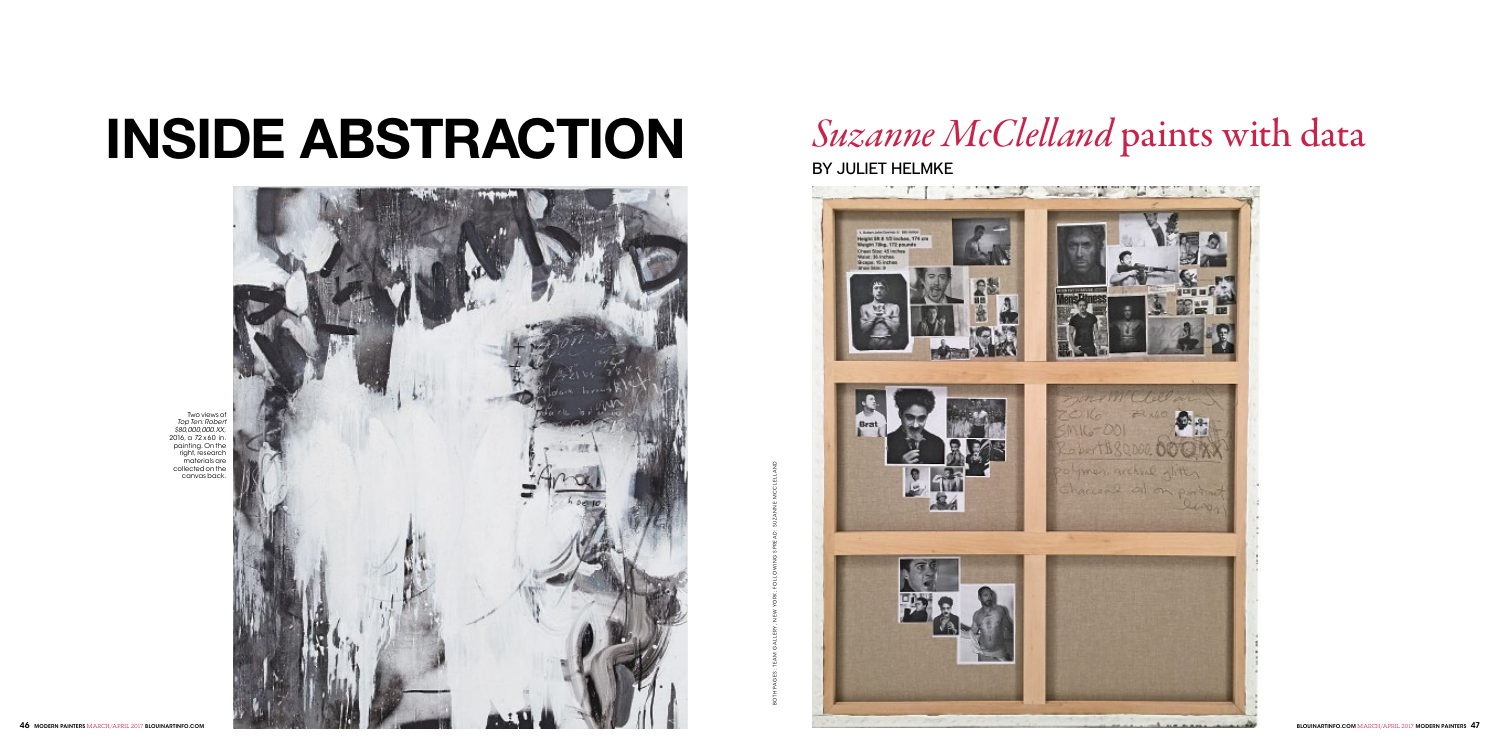

*Since Oklahoma After Johns Before Tomorrow (splc)*, 2015. Chalkboard paint, pastel, and spray paint on linen, 78 x 123 in.

"I have found myself in triangles most of my life, so I'm kind of digging in to find out what they're about," says Suzanne McClelland, somewhat elliptically discussing her 25-year career retrospective, on view at Connecticut's Aldrich Contemporary Art Museum through September 4. One of the few, never-before-exhibited works, which was still being fabricated when I visited her studio in November, is a hanging glass work spelling out the phrase "third party," the associations of which have goaded the artist throughout this quarter-century. It's a reference, McClelland explains, "not just to the phrase's political meaning, but also to what happens in a triangular conversation as opposed to a binary one. I'm thinking about the witness; the listener; the reader; the third wheel, even." While she may work in solitude, the artist always has a multi-sided relationship in mind: "There's the author that made the thing, and then there's the thing itself, and then there's the viewer."

McClelland is best known for largescale, data-dense paintings that mingle abstract gestures with a thicket of numbers and text. She began her undergraduate studies in photography at the University of Michigan in the late

1970s, but revolted early on against any figurative impulses and from the realism of photography, feeling that they were too instructive—a way of exerting undue control by telling too much. With abstraction, she could put her viewers to work. "You don't know where to enter the painting," she says. "You have to figure that out for yourself, how to move around inside of it—this is what the reading experience is; it's what *seeing* is."

A typical McClelland painting is a puzzle, loaded with politically tinged facts and figures that have been obscured or abstracted into sweeping brushstrokes and fragments of legible text or imagery: a salary figure, a dollar sign, the vague outline of the Florida Panhandle. A 2014 work whose title references Chelsea Manning (who was convicted in 2013 for disclosing classified military documents to WikiLeaks) appears to be little more than a storm of slashing red and black lines. The blind contour drawings (a staple exercise of any art school, where the artist constructs a line drawing without being able to see her own marks) that she's been making of the United States contain a smattering of numbers strewn across the canvas or board on which she works, representing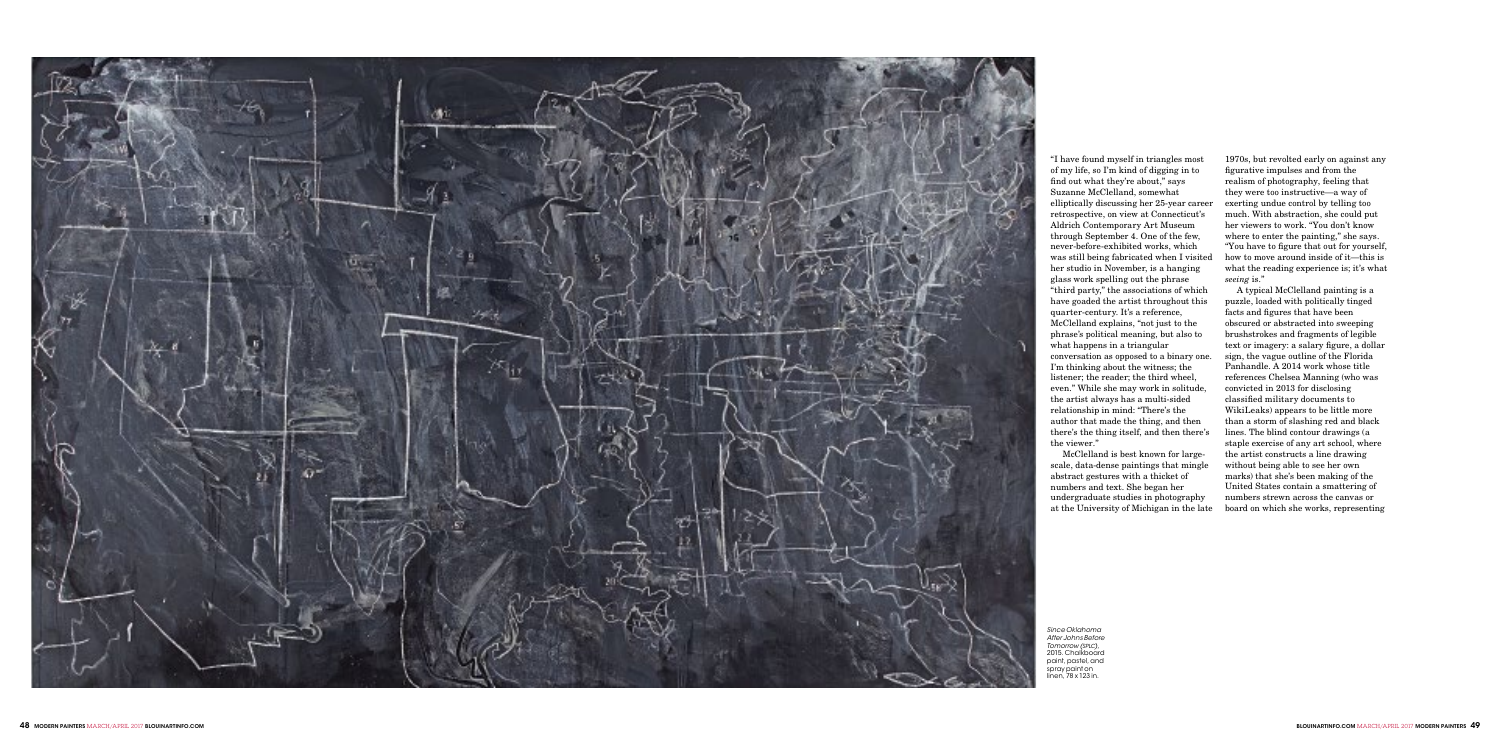Kimberly and Robert Fischer collection, Detroit; Following Spread: Team Gallery

the number of hate crimes recorded in each state, as reported by the Southern Poverty Law Center. Another body of work is devoted to the highest-earning rappers (Dr. Dre, P. Diddy, and Birdman, among them). The ongoing series "Call with Information," exhibited at Team Gallery (which has represented McClelland since 2012), reference individuals on the U.S. Domestic Terrorist list. Those paintings contain the government identification number assigned to each of these now 14 suspects (McClelland has been working to update the series as more names have been added) and little other contextual information; but they each have companion pieces, of sorts, in accompanying collage-style works on paper, which include wanted posters or fragmented newspaper clippings. An in-progress series uses Google satellite images of evangelical pastors' homes as its source material.

A vast amount of quasi-compulsive research informs her practice. 2013's "Ideal Proportions" series takes its numerical figures from the physical measurements of

body builders. (Each of these paintings has a small amount of its research material pasted to its back—Internet print-outs, Xeroxes from newspapers—a way of "filing" this corresponding information once a work is finished). "I really have a problem," she jokes, pointing to a stack of papers spread across her work table. "I have these for every painting. And piles and piles of all these pictures. The Internet didn't make it any better—it's all too easy."

In the Brooklyn brownstone that serves as both her workspace and the home she shares with her husband, a sound engineer, and teenage son, McClelland is rarely focused on one series, or even one medium at a time. Instead, she prefers to cycle from the bright, sun-lit studio that occupies much of the first floor to a room upstairs better suited to making works on paper, organizing images and text, or pursuing any of the various other projects stoked by an idea that's come up in the course of her constant research (for instance, *Mergers and Acquisitions,* a 2012 calendar made in collaboration with abstract

painter Hayal Pozanti, which amalgamated images of billionaires, high-profile businessmen, and religious leaders, with a smattering of arbitrary historical dates littering the calendar boxes of each month). Yet even when she may be paused in her work, she hasn't exactly stopped strategizing and plotting a painting's next move. "As you go further into the painting, your options simultaneously narrow and expand," she says. "It's a really particular way of thinking that I find most challenging. I repeat a number of forms, but I also need to feel as though I'm kind of inventing the wheel each time."

The artist's early work was decidedly more text-driven, with phrases *like my pleasure* or *told you so* floating across a composition, or paint occasionally applied atop collaged pieces of newsprint. She likens her painterly gestures to writing, albeit of a more physical variety. That sort of mark making invariably leads to a comparison with the legacy of Abstract Expressionism. McClelland recalls that, after her first few exhibitions, many



Costas Picades



*Shot in DC*, 1995. Acrylex, clay, polyester sheet, and newspaper, 22 x 27 in.